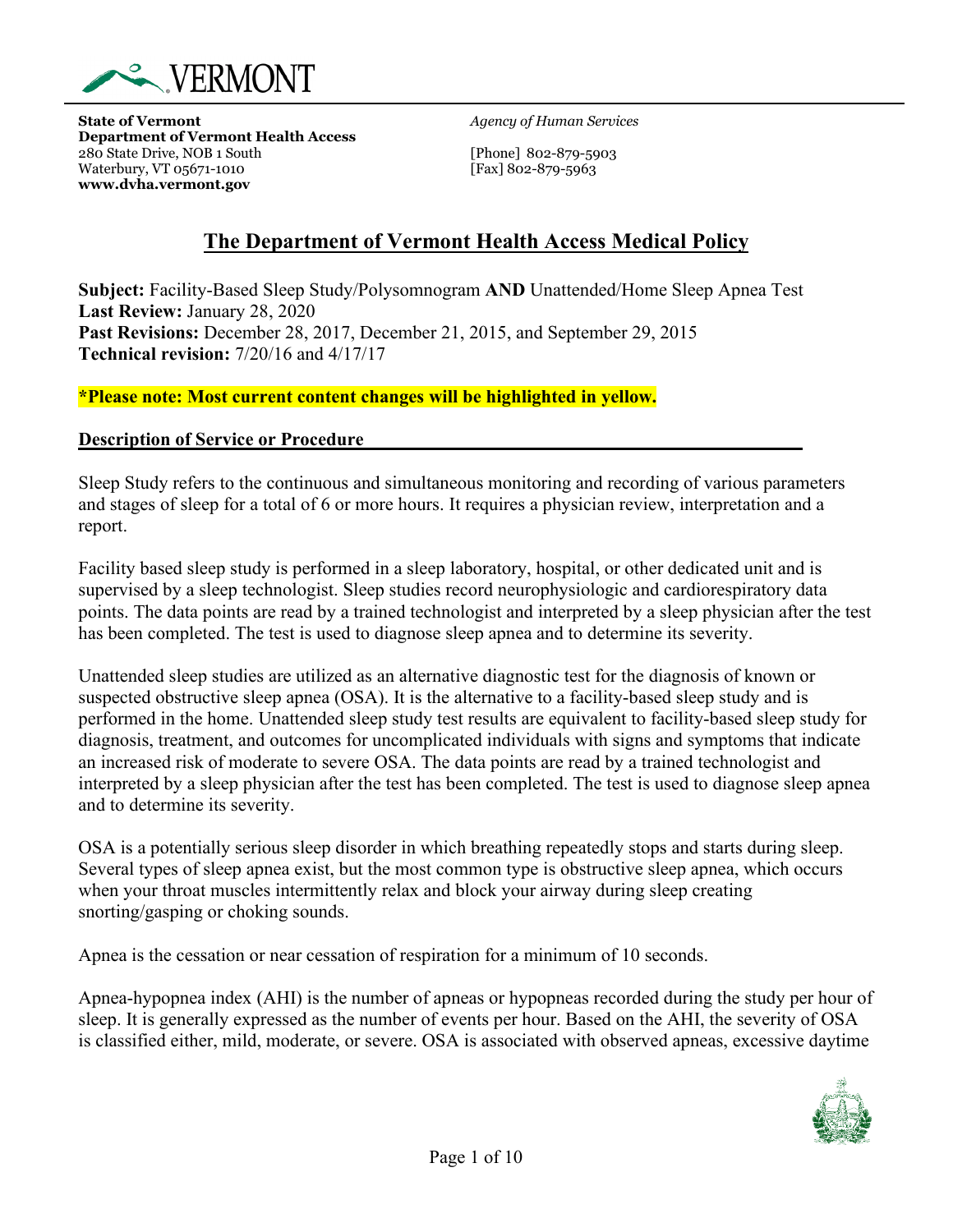sleepiness, or sleepiness that interferes with daily activities, or habitual snoring, gasping or chocking episodes associated with awakenings.

Sometimes the Respiratory Disturbance Index (RDI) is used which can be confusing because the RDI includes not only apneas and hypopneas, but may also include other, subtler, breathing irregularities. This means a person's RDI can be higher than his or her AHI.

The following AHI levels are used for the diagnosis of OSA:

- Mild OSA: AHI  $\geq$ 5, but <15
- Moderate OSA: AHI  $\geq 15 \leq 30$
- Severe OSA: AHI  $\geq$  30

Multiple Sleep Latency Test (MSLT) is a tool used to assess daytime functioning as an index of the adequacy of sleep. MSLT is indicated as part of the evaluation of patients with suspected narcolepsy and may be useful in the evaluation of patients with suspected idiopathic hypersomnia. MSLT involves repeated measurement of sleep latency (time to onset of sleep) under standardized conditions during a day following quantified nocturnal sleep. The use of MSLT to support a diagnosis of narcolepsy is suspect if Total Sleep Time on the prior night sleep is less than 6 hours.

This MSLT is usually preceded by an overnight sleep study and is helpful in identifying any additional sleep disorders (for example, sleep apnea or periodic limb movements in sleep) that could contribute to poor quality sleep. The MSLT should not be performed after a split-night sleep study.

Consider unattended sleep study for members unable to be studied in the sleep laboratory when such a study is not possible due to immobility, safety, or critical illness. Also, when initiation of treatment is urgent and standard polysomnography is not readily available.

Unattended Sleep testing performed for the diagnosis of obstructive sleep apnea must adhere to the guidelines specified in "Clinical Guidelines for the Use of Unattended Portable Monitors in the Diagnosis of Obstructive Sleep Apnea in Adult Patients" (*Journal of Clinical Sleep Medicine*, Vol. 3, No. 7, 2007).

#### Disclaimer

Coverage is limited to that outlined in Medicaid Rule that pertains to the beneficiary's aid category and is only valid if the beneficiary is eligible for the applicable item or service on the date of service.

# **Medicaid Rule**

Health Care Administrative Rules and can be found at [https://humanservices.vermont.gov/rules](https://humanservices.vermont.gov/rules-policies/health-care-rules/health-care-administrative-rules-hcar)[policies/health-care-rules/health-care-administrative-rules-hcar](https://humanservices.vermont.gov/rules-policies/health-care-rules/health-care-administrative-rules-hcar)

#### Medicaid Rules

7102.2 Prior Authorization Determination 7103 Medical Necessity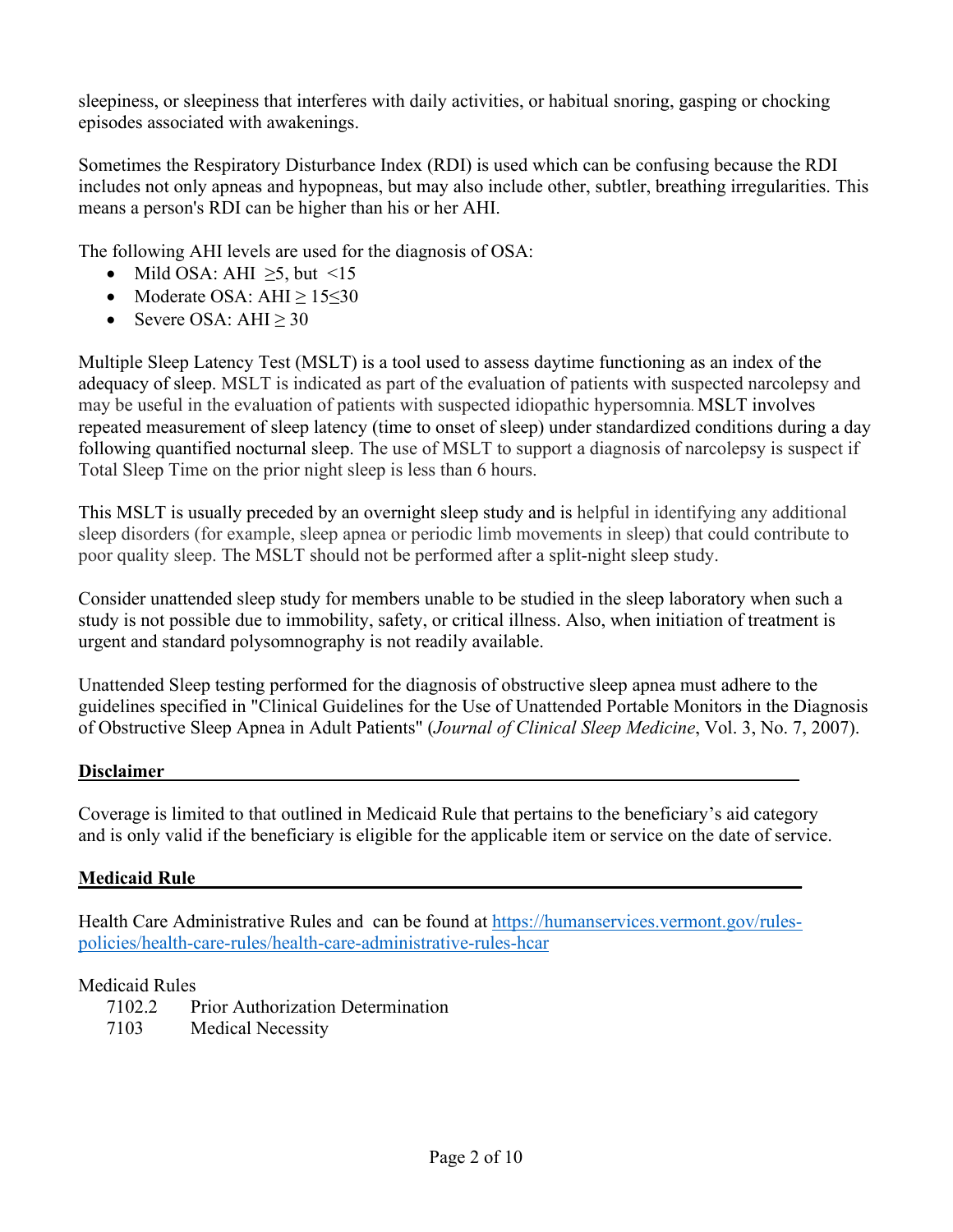#### **Coverage Position**

Sleep Study may be covered for beneficiaries:

- When the sleep study is prescribed by a licensed medical provider, enrolled in the Vermont Medicaid program, operating within their scope of practice in accordance with Vermont State Practice Act, who is knowledgeable in sleep medicine and who provides medical care to the beneficiary AND
- Unattended sleep study is covered only for the diagnostic study of OSA and for no other indications AND
- When the clinical guidelines below are met.

### **Coverage Criteria\_\_\_\_\_\_\_\_\_\_\_\_\_\_\_\_\_\_\_\_\_\_\_\_\_\_\_\_\_\_\_\_\_\_\_\_\_\_\_\_\_\_\_\_\_\_\_\_\_\_\_\_\_\_\_\_\_\_\_\_**

Prior to testing there must be an order from the physician and a face-to-face clinical evaluation by the treating or referred physician prior to the sleep test.

PA **is** required for a facility-based study.

PA **is not** required for an unattended sleep study/ home sleep apnea test.

PA **is not** required for pediatric members who are less than 18 years of age and the provider follows the Pediatric Guidelines set forth by the American Academy of Sleep Medicine.

Care should be integrated into a comprehensive program of patient evaluation and treatment outlined by The American Academy of Sleep Medicine: Standards for Accreditation. This should include: appropriate health care utilization, comprehensive diagnostic assessment, accurate data collection and scoring and effective patient management.

A physician or other appropriately trained and supervised health provider is responsible for discussing the results of the test and recommendations with the patient.

Sleep study data can be manually scored by a Registered Polysomnographic Technologist (RPSGT) Sleep Technologist and validated and reported by a Board-Certified Sleep Specialist.

**Unattended or Home Sleep Apnea Test (HSAT)** may be considered **medically necessary** for adult patients who have symptoms suggestive of obstructive sleep apnea (OSA), when **ALL** of the following

- 1. Moderate to severe probability of OSA
- 2. Caregiver/companion must be physically and cognitively capable of operating home testing equipment. Or The beneficiary is capable of operating home testing equipment.
- 3. Individual and/or companion should be educated in the correct application of sensors.
- 4. Absence of health conditions that decrease accuracy of the study. (See Facility-based criteria).
- 5. Limited to 1 night per testing episode.
- 6. Approved devices for unattended sleep study include a minimum of measuring oxygen saturation, respiratory movement, airflow, and heart rate with at least 4 recording channels.
- 7. Auto-titrating CPAP machine shall be used to determine appropriate positive airway pressure parameters in lieu of a facility-based titration study.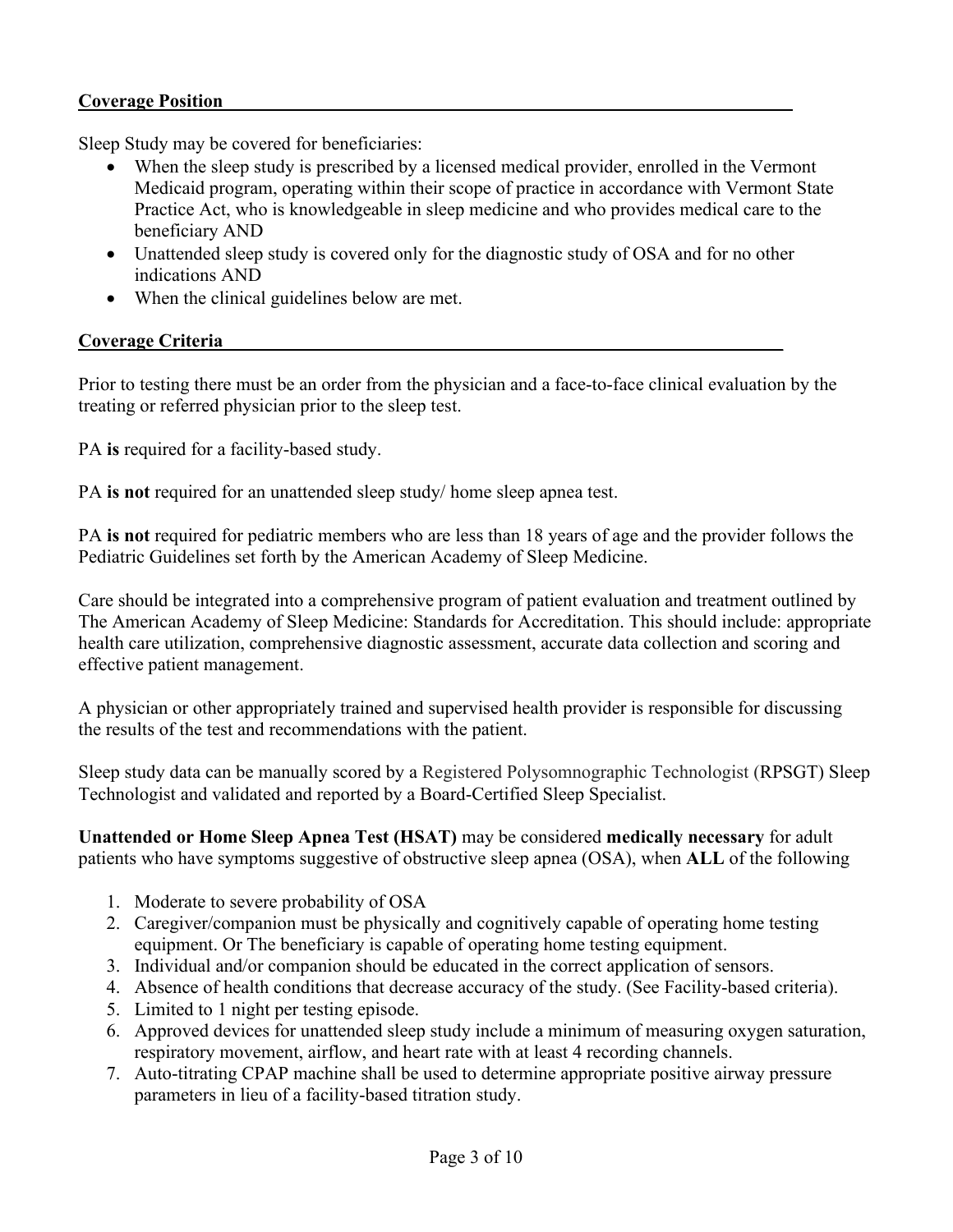CPAP auto-titration has been introduced as an unattended method to determine optimal CPAP settings. Auto-titrating devices provide continuous self-adjustment and recording of CPAP requirements during a single overnight session or nightly for a period of several days to weeks. CPAP auto-titration is typically used after documentation and grading of OSA by either Attended or Unattended Sleep Study. A combination of Unattended Sleep Study and CPAP auto-titration can be used to accomplish both OSA diagnosis and CPAP titration in the home.

**Attended facility-based** sleep study may be considered **medically necessary** for patients who have symptoms suggestive of obstructive sleep apnea and other sleep disorders, when ANY of the following criteria are met:

- Moderate to severe pulmonary disease, neuromuscular disease, heart failure (see below for specifics), cognitive impairment, or impaired dexterity or mobility. Craniofacial or upper airway soft tissue abnormalities, including adenotonsillar hypertrophy.
- COPD categories B, C, or D that is supported by clinical documentation of the following drugs but not limited to: (please note trade names may change)
	- o **Corticosteriods:** such as prednisone, budesonide/formoterol (Symbicort), Fluticasone/salmeterol (Advair), fluticasone/vilanterol (Breo Ellipta)
	- o **Anticholinergics:** such as Tiotropium (Spiriva), Ipratropium (Atrovent), Ipratropium-Albuterol (Combivent or Duo-Neb), aclidinium (Tudorza Pressair), Umeclidinium and Vilanterol (Anoro Ellipta),
	- o **Long acting Beta 2 -agonists:** such as Formoterol or Salmeterol
- History of stroke (greater than 30 days previously), ischemic transient attack, coronary artery disease, or sustained supraventricular tachycardia or bradycardia arrhythmias.
- Unexplained hypertension: systemic hypertension is common in patients with OSA. Sleep related apneas are associated with pronounced hemodynamic changes. OSA causes pulmonary hypertension and can contribute to sleep apnea. Hypertension is associated with cardiovascular morbidity and there is increasing evidence that there is a significant relationship between resistant hypertension and OSA.
- Uncontrolled congestive heart failure (CHF) Class III and IV. Class III is defined as marked limitation of physical activity. Comfortable at rest. Less than ordinary activity causes fatigue, palpitation, or dyspnea. Class IV is defined as unable to carry on any physical activity without discomfort. Symptoms of heart failure at rest. If any physical activity is undertaken, discomfort increases.
- Disruptive Sleep Behaviors can occur during arousals from REM sleep or partial arousals from non-REM sleep. These parasomnias include nightmares, night terrors, sleepwalking, confusional arousals, restless leg syndrome (RLS) and periodic limb movement disorder (PLMD).
- If there is significant nocturnal oxygen desaturation during a HSAT defined as: Oxygen saturation is  $\leq$  88% for a total of 15 minutes or more of sleep time; or

o <90% for a total of 30 minutes or more of sleep time (excluding artifact) on a HSAT.

- Central sleep apnea.
- Suspected Narcolepsy: this test will provide evidence of sleepiness and to examine the pattern of REM sleep. This may help identify other disorders that may contribute to a patient's symptoms.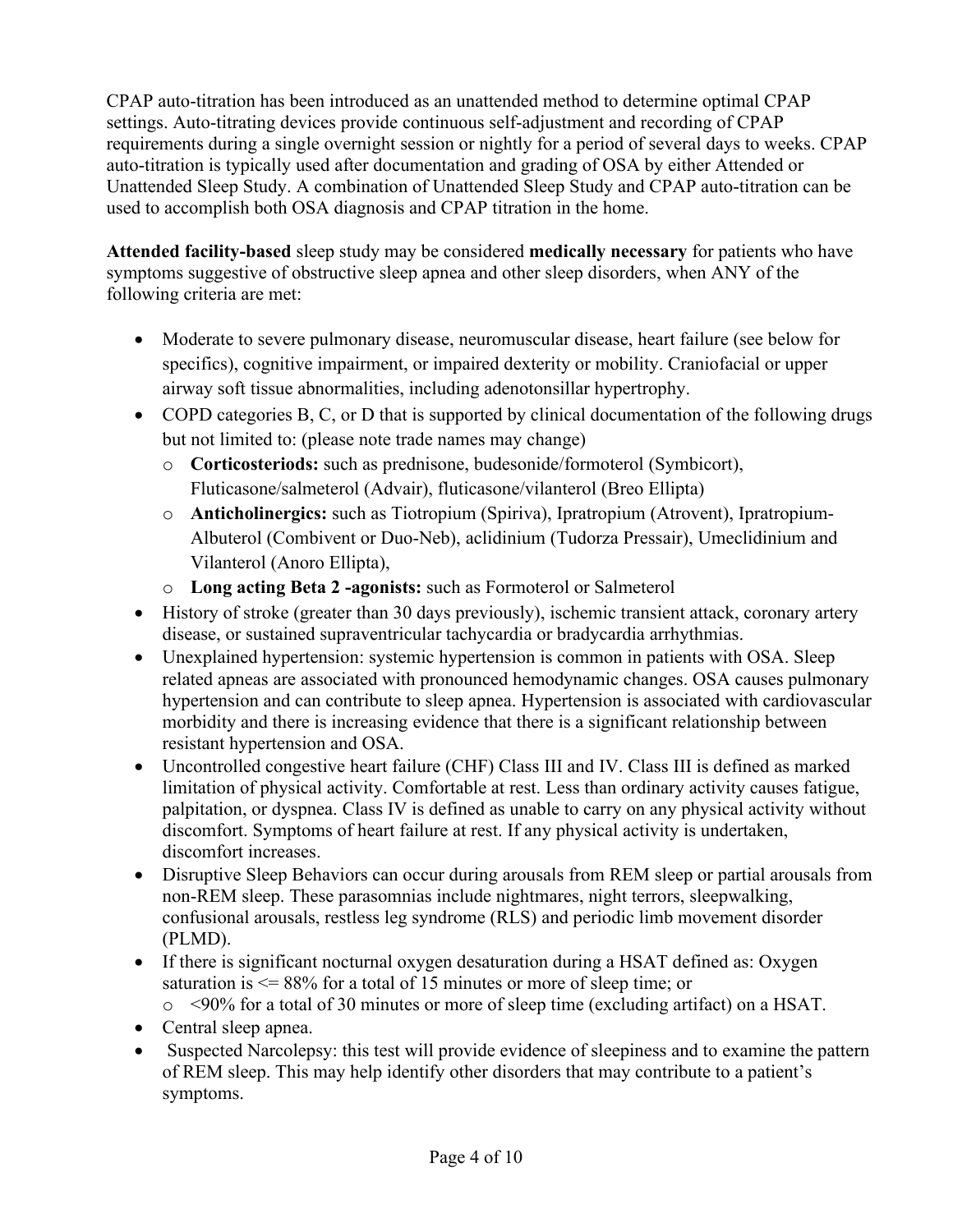- Co-existing sleep disorder- OSA and narcolepsy, idiopathic hypersomnia, periodic limb movement disorder, or parasomnias.
- Severe obesity:
	- o BMI greater than 40; or
	- $\circ$  BMI > 35 with elevated PCO2 > 45 or
	- $\circ$  BMI > 35 plus the inability to lie flat due to difficulty with breathing
- When Bi-level (BiPAP) or Adaptive Servo Ventilation PAP are specifically requested
- Member with prescribed supplemental oxygen for use in the home
- Suspected Nocturnal Seizures.
- History of Traumatic Brain Injury
- Chronic Opioid Treatment
- Insomnia
- Previous Uvulopalatopharyngoplasty (UPPP) surgery
- Pregnancy  $>$  than 20 weeks
- Transcutaneous or End Tidal CO2 monitoring
- Individual and/or companion is incapable of operating home testing equipment.
- If the beneficiary is not capable of operating home testing equipment secondary to cognitive issues; please submit the clinical diagnosis that supports competency.
- Non-diagnostic or suboptimal Home Sleep Apnea Test
- Progressive neuromuscular disease/neurodegenerative disorder (examples include, but are not limited to, Parkinson's disease, myotonic dystrophy, amyotrophic lateral sclerosis, multiple sclerosis with associated pulmonary disease
- Multiple Sleep Latency Testing (MSLT) is medically necessary when it is indicated by all of the following: • Suspected narcolepsy; and • Other causes of Excessive Sleepiness have been excluded by appropriate clinical assessment
- Preoperative or perioperative management for bariatric surgery
- Oral appliance check

# **Clinical guidelines for repeat service or procedure\_\_\_\_\_\_\_\_\_\_\_\_\_\_\_\_\_\_\_\_\_\_\_\_\_\_\_\_\_\_\_\_\_\_\_**

Repeat Facility-Based Sleep Studies may be considered medically necessary to assess efficacy of oral appliances/devices. Repeat facility or home sleep tests may be necessary to re-evaluate the diagnosis of OSA and need for continued positive airway pressure (CPAP), e.g., if there is a significant change in BMI (>5%) or the patient has undergone upper airway surgery or change in symptoms suggesting that CPAP should be re-titrated or possibly discontinued.

For home sleep tests a second night of testing is allowed if technical difficulties occurred during the first study.

# **Coding Guidelines**

When a facility-based diagnostic sleep study and a facility-based sleep study with initiation of PAP therapy is requested only one unit will be approved. Example: 95810 and 95811 are requested. Both codes will be on the Prior Authorization, but 1 unit will be approved. The language will read: Approve request for a facility-based diagnostic sleep study or sleep study with initiation of pap therapy (split-night) if criteria is met.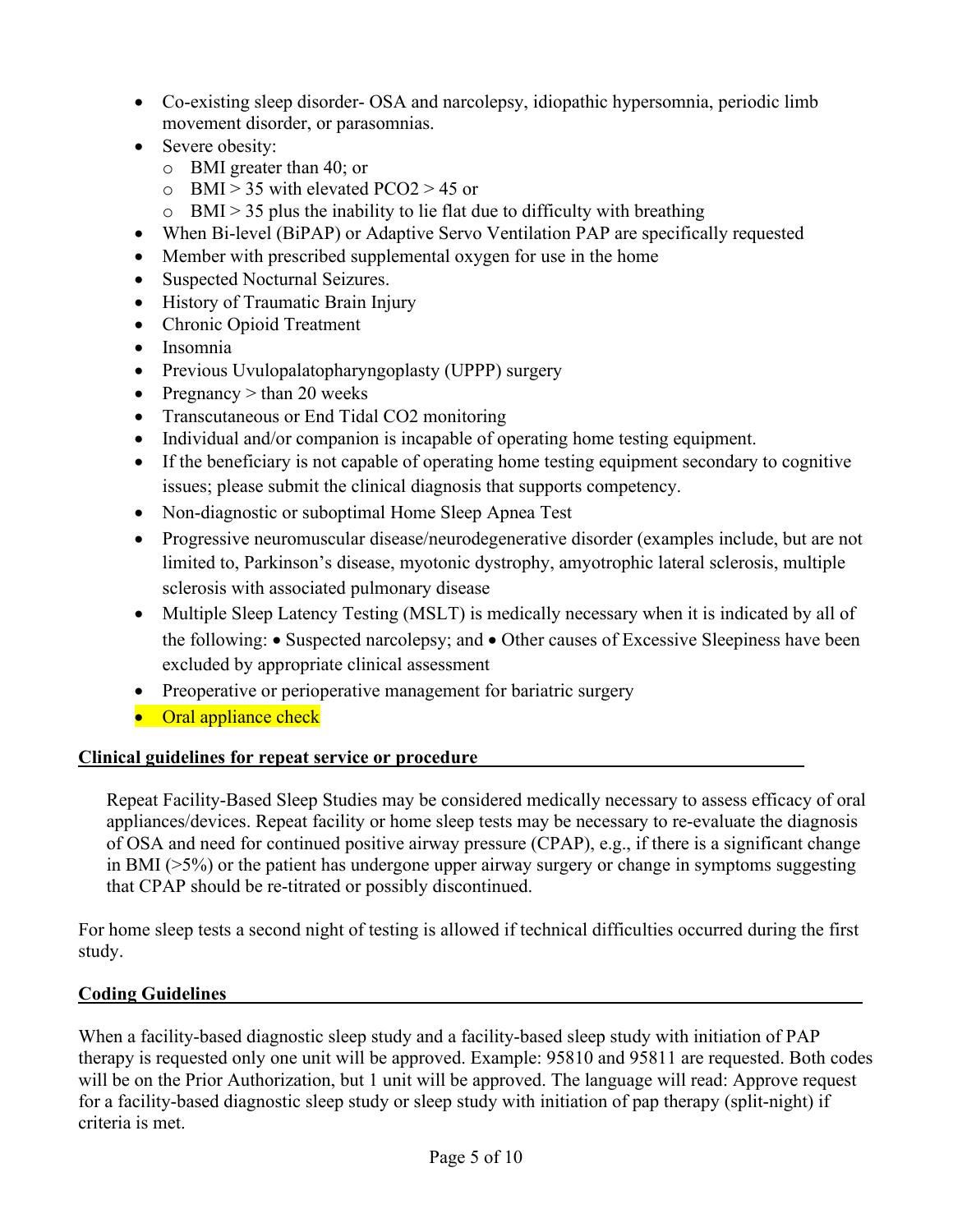### **Type of service or procedure not covered (this list may not be all inclusive)**

Unattended Sleep Study is considered **investigational** in children (younger than 18 years of age) and is therefore not covered by VT Medicaid.

Unattended Sleep Study is not appropriate for general screening of asymptomatic populations.

The DVHA does not cover and will not approve sleep studies, attended or unattended, solely for employment purposes unless clinical criteria is met for suspicion of OSA.

- Sleep Studies are not covered for any of the following: chronic lung disease
- circadian rhythm disorders
- depression
- seizures in the absence of symptoms of sleep disorder

### **Definitions**

**Apnea** - cessation or near cessation of respiration for a minimum of 10 seconds.

**Apnea-Hypopnea Index** - the average number of episodes of apnea and hypopnea per hour without the use of a positive airway pressure device; also referred to as the respiratory disturbance index.

**Cataplexy** - a condition in which there are abrupt attacks of muscular weakness and hypotonia triggered by an emotional stimulus such as mirth, anger, fear or surprise.

**Hypersomnolence** - need for excessive amounts of sleep and sleepiness when awake.

**Hypnagogic Hallucinations** - vivid dream-like experiences at the time of falling asleep which the patient cannot distinguish from reality.

**Hypopnea** - an abnormal respiratory event lasting at least 10 seconds with at least a 30% reduction in thoracoabdominal movement or airflow as compared to baseline, and with at least a 4% oxygen desaturation.

**Insomnia** - the complaint of inadequate sleep. Insomnia is subdivided into difficulty falling asleep, frequent or sustained awakenings, early morning awakenings, or persistent sleepiness despite sleep of adequate duration.

**Parasomnia** - a behavior disorder during sleep that is associated with brief or partial arousals but not with marked sleep disruption or impaired daytime alertness.

**Periodic Limb Movement Disorder** - also known as myoclonus and is characterized by involuntary, stereotypic, repetitive limb movements that may occur during sleep and usually involve the legs. This may cause frequent arousals and leads to insomnia or excessive daytime sleepiness. PLMD is not always associated with arousals or awakenings. It is most common in individuals over the age of 65. Not everyone who has PLMD has RLS, but 80% of people who have RLS also have PLMD. Causes are: hereditary, iron deficiency, Central Nervous System problems, kidney disorders, and may be an indicator of diabetes, kidney disease, and/or anemia. Diagnosis is usually from patient reported symptoms and from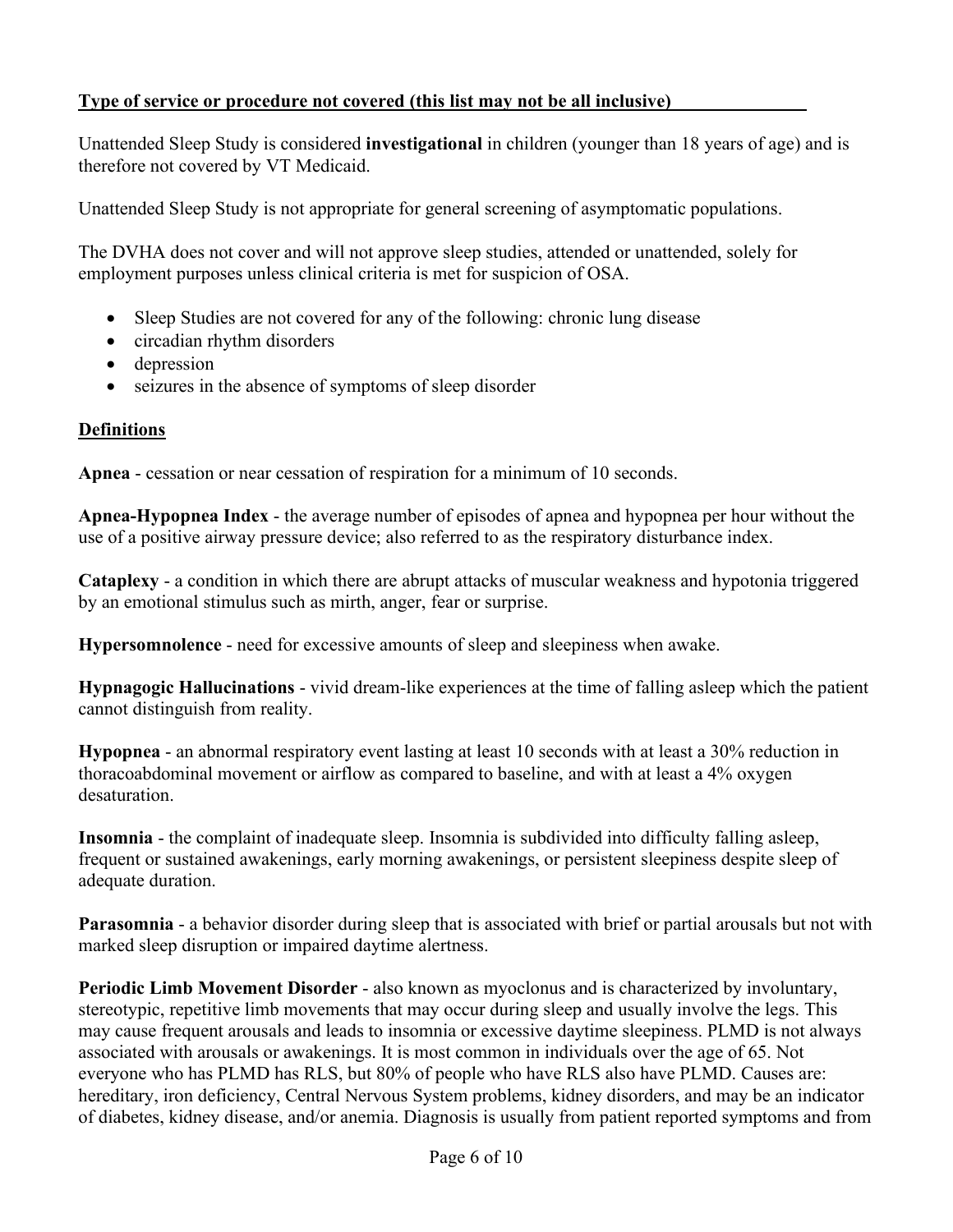the sleep study that measures occurrences and scored to determine severity. Treatment may be: dopamine agonists, benzodiazepines, improved sleep hygiene, yoga, medication, and/or hot bath prior to bed.

**REM Sleep Behavior Disorder** - a rare parasomnia that primarily afflicts men of middle age or older, many of whom have a history of prior neurological disease. Presenting symptoms are of violent behavior during sleep reported by a bed partner. In contrast to sleepwalking, injury to patient or bystander is common, and upon awakening, the patient reports vivid, often unpleasant dream imagery.

**Respiratory-Arousal Index** - the total number of arousals per hour of sleep from apneas, hypopneas, and periodic increases in respiratory effort. Respiratory arousals may occur in the absence of sleep apneas or hypopneas but in association with snoring due to increased upper airway resistance, a condition called upper airway resistance syndrome (UARS).

**Respiratory Disturbance Index (RDI)** - the number of apneas, hypopneas and respiratory event related arousals (RERAs) per hour of sleep. The apnea-hypopnea index (AHI) is the number of apneas and hypopneas per hour of sleep. When a portable monitor is used that does not measure sleep, the RDI refers to the number of apneas plus hypopneas per hour of recording.

**Restless Leg Syndrome** - a neurologic disorder characterized by disagreeable leg sensations that usually occur at rest or before sleep and are alleviated by motor activity. Patients with this dyssomnia report an irresistible urge to move their legs when awake and inactive, especially when lying in bed just prior to sleep. This interferes with the ability to fall asleep. They report a creeping or crawling sensation deep within the calves or thighs, or sometimes even in the upper limbs, that is only relieved briefly by movement, particularly walking. Nearly all patients with restless legs also experience periodic limb movement disorder during sleep, although the reverse is not the case. Primary causes cannot be found and it is usually hereditary. Secondary causes by another disease or condition or side effect of certain medications such as: iron deficiency (with or without anemia), kidney failure, diabetes, Parkinson's disease, peripheral neuropathy, rheumatoid arthritis, pregnancy and SSRI's. RLS can be diagnosed from patient reports of symptoms and a facility-based sleep study and the use of the RLS rating scale.

**Sleep Bruxism** - an involuntary, forceful, grinding of the teeth during sleep that affects 10-20 percent of the population. The patient is usually aware of the problem with a typical age of onset at 17-20 years of age with spontaneous remission usually occurring by age 40.

**Sleep Enuresis** - bedwetting. Before age five or six, nocturnal enuresis should probably be considered a normal feature of development. The condition usually spontaneously improves at puberty, has prevalence in late adolescence of one to three percent, and is rare in adulthood.

**Sleep Paralysis** - the experience of being awake but unable to move that usually occurs near sleep onset or offset and lasts a few seconds.

**Sleep Terrors** - a disorder primarily occurring in children that is characterized by the child's sudden screaming and exhibition of autonomic arousal with sweating, tachycardia and hyperventilation. The individual may be difficult to arouse and rarely remembers the episode on awakening in the morning.

**Snoring** - a rough, rattling, inspiratory noise produced by vibration of the pendulous palate, or sometimes of the vocal cords, during sleep or coma.

**Somnambulism** - sleepwalking that is usually characterized by the carrying out of automatic motor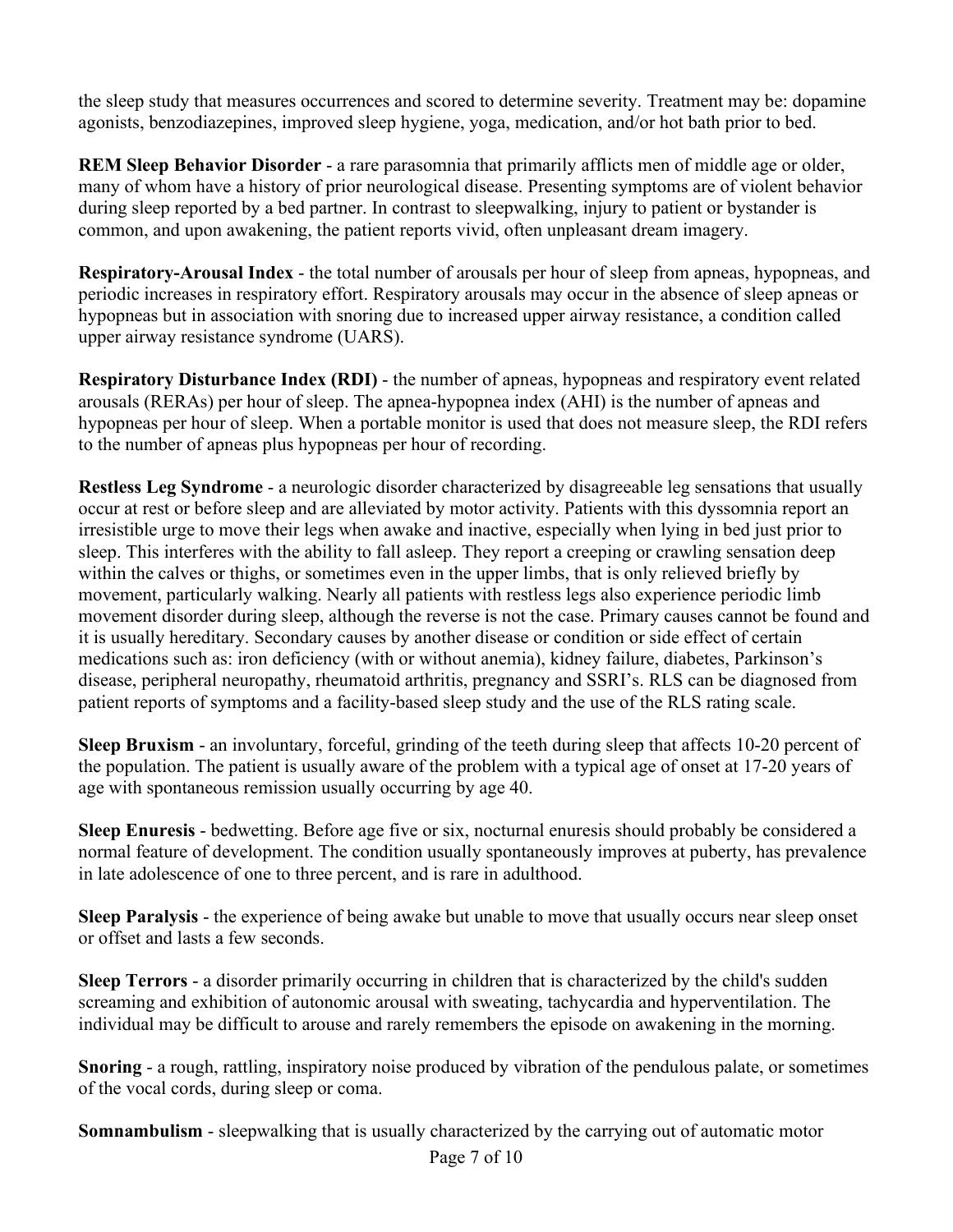activities that range from minor to complex.

**Somniloquy** - the act of talking during sleep or in a hypnotic condition.

**Upper Airway Resistance Syndrome (UARS)** - a type of sleep apnea in which the patient demonstrates heavy snoring (stridor) without true hypopnea/apnea episodes.

**Wakefulness Test** - measurement of the ability to stay awake while the patient sits up in a dimly lit room (also referred to as Maintenance of Wakefulness Test (MWT) or Actigraphy. This is not currently a DVHA covered service.

### **References**

Ancoli-Israel, S., Bliwise, D. & Norgaard, J. (2011) The effect of nocturia on sleep. *Sleep Medicine Reviews, 15(2).* Retrieved on June 6, 2019 from: <http://www.ncbi.nlm.nih.gov/pmc/articles/PMC3137590/pdf/nihms-309437.pdf>

Blackstone RP, Cortés MC. Metabolic acuity score: effect on major complications after bariatric surgery. Surg Obes Relat Dis. 2010 May-Jun;6(3):267-73. Retrieved on 6/6/2019 from: <https://www.ncbi.nlm.nih.gov/pubmed/20005783>

American Academy of Sleep Medicine. Updated May 2019. Practice Guidelines. Retrieved on June 6, 2019 from: <https://aasm.org/clinical-resources/practice-standards/practice-guidelines/>

Sleep Disorder Management Diagnostic and Treatment Guidelines. Clinical Appropriateness Guidelines Effective Date: January 28, 2019. Retrieved on June 6, 2019 from: [http://aimspecialtyhealth.com/PDF/Guidelines/2019/Jan28/AIMSleepDisorderManagement\\_Guidelines.p](http://aimspecialtyhealth.com/PDF/Guidelines/2019/Jan28/AIMSleepDisorderManagement_Guidelines.pdf) [df](http://aimspecialtyhealth.com/PDF/Guidelines/2019/Jan28/AIMSleepDisorderManagement_Guidelines.pdf)

Aurora, R., Collup, N., Jacobowicz, O., Thomas, S., Quan, S., & Aronsky, A. (2015). Quality measures for the care of adult patients with obstructive sleep apnea. *Journal of Clinical Sleep Medicine,* 11(3). Retrieved June 6, 2019, from:

[http://www.aasmnet.org/Resources/QualityMeasures/QualityMeasuresfortheCareofAdultPatientswithObst](http://www.aasmnet.org/Resources/QualityMeasures/QualityMeasuresfortheCareofAdultPatientswithObstructiveSleepApnea.pdf) [ructiveSleepApnea.pdf](http://www.aasmnet.org/Resources/QualityMeasures/QualityMeasuresfortheCareofAdultPatientswithObstructiveSleepApnea.pdf)

Aurora, R., Zak, R., Karippot, A., Lamm, C., Morgenthaler, T., Auerbach, S., et al. (2011). Practice parameters for the respiratory indications of polysomnography in children Retrieved October 26, 2017 from: [https://j2vjt3dnbra3ps7ll1clb4q2-wpengine.netdna-ssl.com/wp](https://j2vjt3dnbra3ps7ll1clb4q2-wpengine.netdna-ssl.com/wp-content/uploads/2017/07/pppolysomnographychildren.pdf)[content/uploads/2017/07/pppolysomnographychildren.pdf](https://j2vjt3dnbra3ps7ll1clb4q2-wpengine.netdna-ssl.com/wp-content/uploads/2017/07/pppolysomnographychildren.pdf)

Aurora, R., Lamm, C., Zak, R., Kristo, D., Bista, S. Rowley, J., et al. (2012). Practice parameters for the non-respiratory indications for polysomnography and Multiple Sleep Latency Testing for children. *Sleep, 35(11).* Retrieved June 6, 2019 from: [https://j2vjt3dnbra3ps7ll1clb4q2-wpengine.netdna-ssl.com/wp](https://j2vjt3dnbra3ps7ll1clb4q2-wpengine.netdna-ssl.com/wp-content/uploads/2017/07/pediatricpolysomnographymslt.pdf)[content/uploads/2017/07/pediatricpolysomnographymslt.pdf](https://j2vjt3dnbra3ps7ll1clb4q2-wpengine.netdna-ssl.com/wp-content/uploads/2017/07/pediatricpolysomnographymslt.pdf)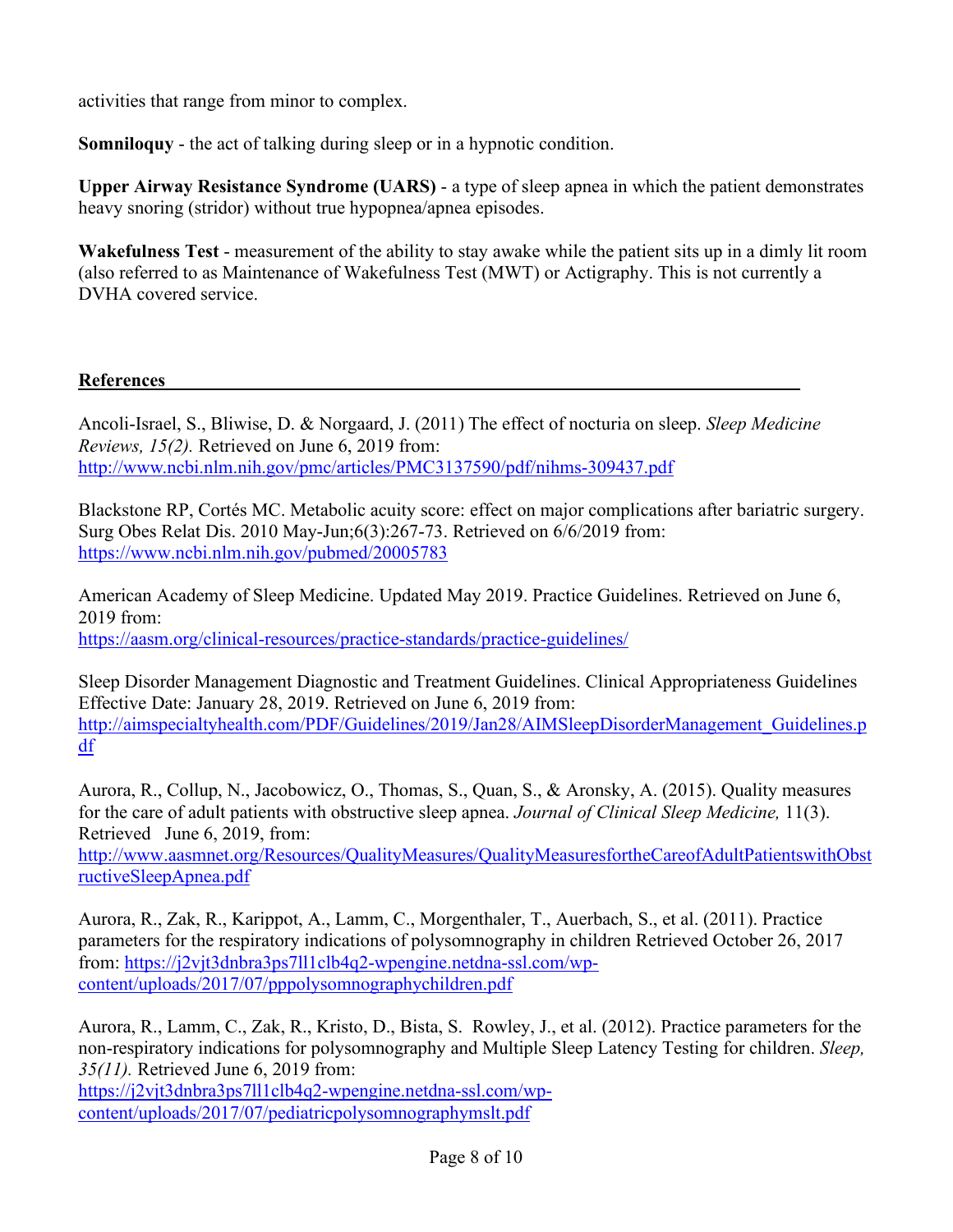Collup, N., Anderson, M., Boehlecke, B., Claman, D., Goldberg, R., Gottlieb, D. et al. (2007). Clinical guidelines for the use of unattended portable monitors in the diagnosis of obstructive sleep apnea in adult patients portable monitoring task force of the American Academy of Sleep Medicine. *Journal of Clinical Sleep Medicine*, 3(7). Retrieved June 6, 2019 from: <http://www.aasmnet.org/resources/clinicalguidelines/030713.pdf>

Deutsch, P., Simmons, M., & Wallace, J. (2006). Cost effectiveness of split-night polysomnography and home studies in the evaluation of obstructive sleep apnea syndrome. *Journal of Clinical Sleep Medicine, 2(2).* Retrieved on June 6, 2019 from:<http://www.aasmnet.org/jcsm/Articles/020206.pdf>

Epstein, L., Kristo, D., Strollo, P., Friedman, N., Malhotra, A., & Patil S. (2009). Clinical guidelines for the evaluation, management and long-term care of obstructive sleep apnea in adults. Retrieved on June 6, 2019, from: [http://www.aasmnet.org/Resources/clinicalguidelines/OSA\\_Adults.pdf](http://www.aasmnet.org/Resources/clinicalguidelines/OSA_Adults.pdf)

Hayes, Inc. Update Search and Profile. *Home Sleep Studies for Diagnosis of Obstructive Sleep Apnea Syndrome in Adults*. Landsdale, PA: Hayes, Inc.; May 2012.

Hayes, Inc. Update Search and Profile. *Home Sleep Studies for Diagnosis of Obstructive Sleep Apnea Syndrome in Patients Younger than 18 Years of Age*. Landsdale, PA: Hayes, Inc.; September 2015

Kapur VK, Auckley DH, Chowdhuri S, Kuhlmann DC, Mehra R, Ramar K, Harrod CG. Clinical practice guideline for diagnostic testing for adult obstructive sleep apnea: an American Academy. of Sleep Medicine clinical practice guideline. J Clin Sleep Med. 2017;13(3):479–504. Retrieved on 6/7/2019 from [https://j2vjt3dnbra3ps7ll1clb4q2-wpengine.netdna-ssl.com/wp-](https://j2vjt3dnbra3ps7ll1clb4q2-wpengine.netdna-ssl.com/wp-content/uploads/2017/07/PP_Polysomnography.pdf)

[content/uploads/2017/07/PP\\_Polysomnography.pdf](https://j2vjt3dnbra3ps7ll1clb4q2-wpengine.netdna-ssl.com/wp-content/uploads/2017/07/PP_Polysomnography.pdf)

Kuna, S. (2010). Portable-monitor testing: An alternative strategy for managing patients with obstructive sleep apnea. *Respiratory Care, 55(9).* Retrieved June 6, 2019, from: <http://www.rcjournal.com/contents/09.10/09.10.1196.pdf>

Littner, M., Kushida, C., Wise, M., Davila, D., Morgenthaler, T., & Lee-Chong, T., et al. (2005). Practice parameters for clinical use of the Multiple Sleep Latency Test and the Maintenance of Wakefulness Test. An American Academy of Sleep Medicine Report. *Sleep, 28(1).* Retrieved on June 6, 2019, from: [http://www.aasmnet.org/resources/practiceparameters/pp\\_msltmwt.pdf](http://www.aasmnet.org/resources/practiceparameters/pp_msltmwt.pdf)

Management of stable COPD: Therapy based on the GOLD ABCD assessment of symptoms and risk exacerbation. (2017). UpToDate. Retrieved on December 21, 2017.

Medicare Decision Memo for Obstructive Sleep Apnea (OSA) (CAG-00405N). Retrieved on June 6, 2019, from:

[http://www.cms.gov/medicare-coverage-database/details/nca-decision](http://www.cms.gov/medicare-coverage-database/details/nca-decision-memo.aspx?NCAId=227&ver=11&NcaName=Sleep+Testing+for+Obstructive+Sleep+Apnea+(OSA)&CoverageSelection=National&KeyWord=sleep+testing&KeyWordLookUp=Title&KeyWordSearchType=And&bc=gAAAACAAEAAA&)[memo.aspx?NCAId=227&ver=11&NcaName=Sleep+Testing+for+Obstructive+Sleep+Apnea+\(OSA\)&C](http://www.cms.gov/medicare-coverage-database/details/nca-decision-memo.aspx?NCAId=227&ver=11&NcaName=Sleep+Testing+for+Obstructive+Sleep+Apnea+(OSA)&CoverageSelection=National&KeyWord=sleep+testing&KeyWordLookUp=Title&KeyWordSearchType=And&bc=gAAAACAAEAAA&) [overageSelection=National&KeyWord=sleep+testing&KeyWordLookUp=Title&KeyWordSearchType=](http://www.cms.gov/medicare-coverage-database/details/nca-decision-memo.aspx?NCAId=227&ver=11&NcaName=Sleep+Testing+for+Obstructive+Sleep+Apnea+(OSA)&CoverageSelection=National&KeyWord=sleep+testing&KeyWordLookUp=Title&KeyWordSearchType=And&bc=gAAAACAAEAAA&) [And&bc=gAAAACAAEAAA&](http://www.cms.gov/medicare-coverage-database/details/nca-decision-memo.aspx?NCAId=227&ver=11&NcaName=Sleep+Testing+for+Obstructive+Sleep+Apnea+(OSA)&CoverageSelection=National&KeyWord=sleep+testing&KeyWordLookUp=Title&KeyWordSearchType=And&bc=gAAAACAAEAAA&)

Morgenthaler. T., Aurora, N., R., Brown, T., Zak, R., Alessi, C., & Boehlecke, B., et al. (2008). Practice parameters for the use of auto titrating continuous positive airway pressure devices for titrating pressures